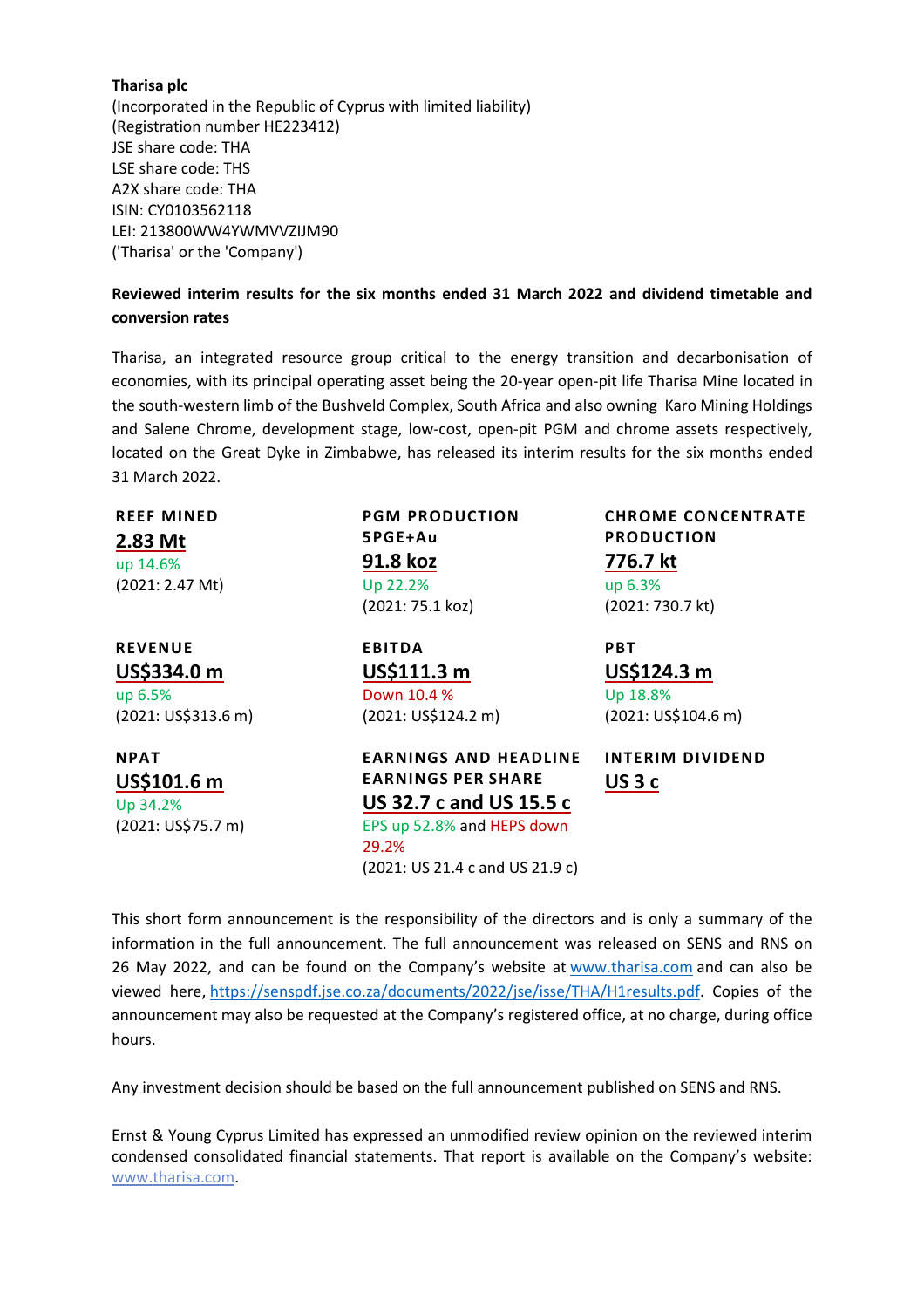## **Dividend currency conversion rates and timetable**

An interim dividend of US 3.0 cents per ordinary share has been declared. The interim dividend will be paid on Wednesday, 29 June 2022 and will be paid from income reserves.

Shareholders on the principal Cyprus register will be paid in United States Dollar (USD), shareholders whose shares are held through Central Securities Depositary Participants (CSDPs) and brokers and are traded on the JSE will be paid in South African Rand (ZAR) and holders of Depositary Interests traded on the LSE will be paid in Sterling (GBP). The currency equivalents of the dividend, based on the weighted average of the South African Reserve Bank's daily rate at approximately 10:30 (UTC +2) on 24 May 2022, being the currency conversion date, are as follows:

|                      | Exchange rate     | Dividend per share in payment currency |
|----------------------|-------------------|----------------------------------------|
| South Africa – JSE   | ZAR 15.76680/US\$ | 47.30040 South African cents per share |
| United Kingdom - LSE | GBP 0.79681/US\$  | 2.39044 pence per share                |

### **The timetable for the dividend declaration is as follows:**

| Currency conversion date                                 | Tuesday, 24 May 2022    |
|----------------------------------------------------------|-------------------------|
| Declaration date and currency conversion rates announced | Thursday, 26 May 2022   |
| Last day to trade cum-dividend rights on the JSE         | Monday, 13 June 2022    |
| Last day to trade cum-dividend rights on the LSE         | Wednesday, 15 June 2022 |
| Shares will trade ex-dividend rights on the JSE          | Tuesday, 14 June 2022   |
| Shares will trade ex-dividend rights on the LSE          | Thursday, 16 June 2022  |
| Record date for payment on both JSE and LSE              | Friday, 17 June 2022    |
| Dividend payment date                                    | Wednesday, 29 June 2022 |

No dematerialisation or rematerialisation of shares within Strate will be permitted between Tuesday, 14 June 2022 and Friday, 17 June 2022, both days inclusive. No transfers between registers will be permitted between Thursday, 26 May 2022 and Friday, 17 June 2022, both days inclusive.

### **Tax implications of the dividend**

# **Shareholders and Depositary Interest holders should note that information provided should not be regarded as tax advice.**

Shareholders are advised that the dividend declared will be paid out of income reserves and may therefore be subject to dividend withholding tax depending on the tax residency of the shareholder.

## **South African tax residents**

South African shareholders are advised that the dividend constitutes a foreign dividend. For individual South African tax resident shareholders, dividend withholding tax of 20% will be applied to the gross dividend of 47.30040 South African cents per share. Therefore, the net dividend of 37.84032 South African cents per share will be paid after 9.46008 South African cents in terms of dividend withholding tax has been applied. Shareholders who are South African tax resident companies are exempt from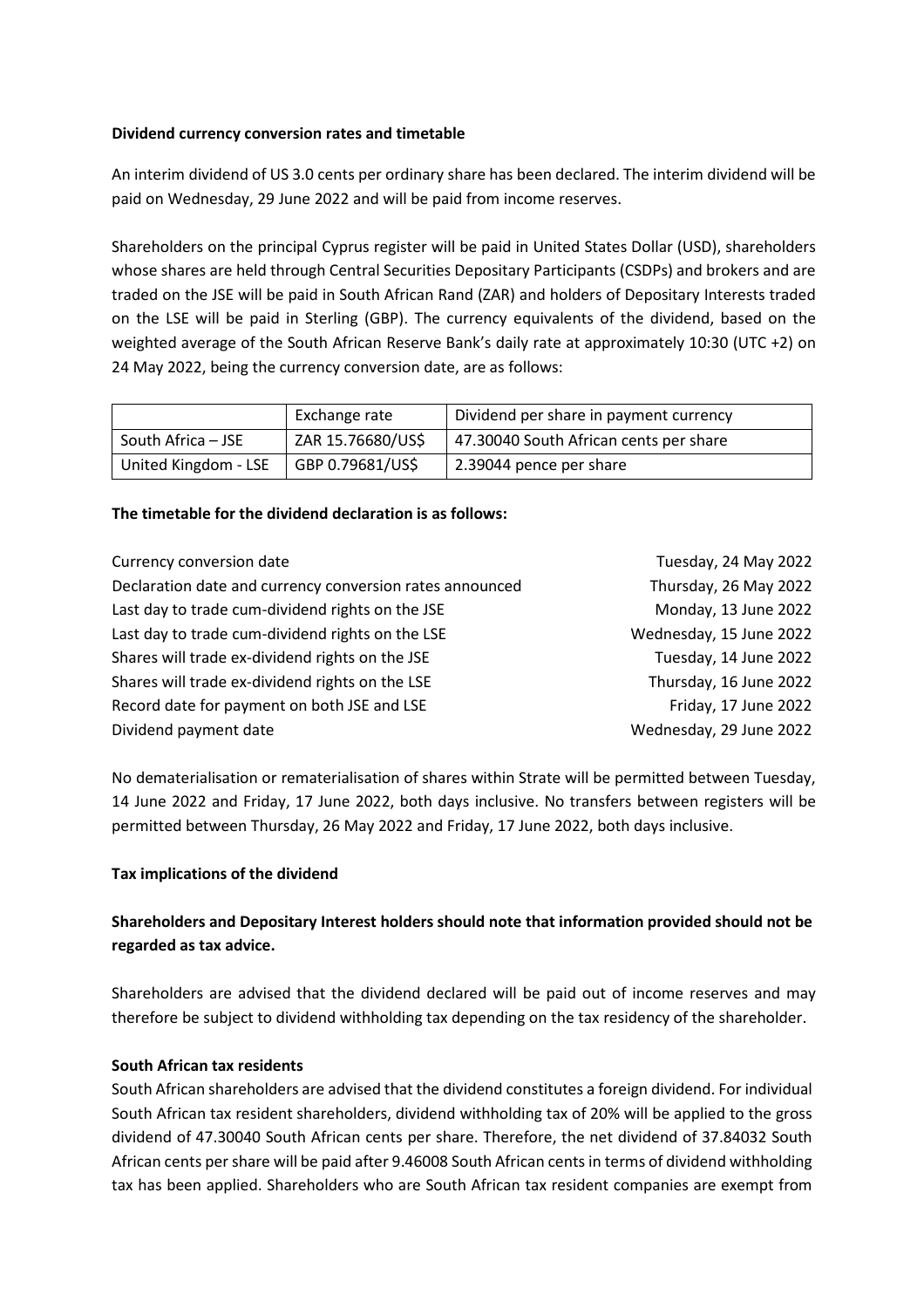dividend tax and will receive the dividend of 47.30040 South African cents per share. This does not constitute legal or tax advice and is based on taxation law and practice in South Africa. Shareholders should consult their brokers, financial and/or tax advisors with regard to how they will be impacted by the payment of the dividend.

### **UK tax residents**

UK tax residents are advised that the dividend constitutes a foreign dividend and that they should consult their brokers, financial and/or tax advisors with regard to how they will be impacted by the payment of the dividend.

## **Cyprus tax residents**

Individual Cyprus tax residents are advised that the dividend constitutes a local dividend and that they should consult their brokers, financial and/or tax advisors with regard to how they will be impacted by the payment of the dividend.

## **Additional information required by the JSE Listing Requirements**

Tharisa has a total of 299 388 187 ordinary shares in issue on Thursday, 26 May 2022, of which 296 053 255 carry voting rights and are eligible to receive dividends.

By order of the Board

**Paphos, Cyprus**

26 May 2022

## **DIRECTORS**

Loucas Pouroulis (Executive Chairman) Phoevos Pouroulis (Chief Executive Officer) Michael Jones (Chief Finance Officer) Carol Bell (Lead independent non-executive director) David Salter (Independent non-executive director) Antonios Djakouris (Independent non-executive director) Omar Kamal (Independent non-executive director) Roger Davey (Independent non-executive director) Shelley Lo (Non-executive director) Zhong Liang Hong (Non-executive director)

### **REGISTERED ADDRESS**

Office 108 – 110, S. Pittokopitis Business Centre 17 Neophytou Nicolaides and Kilkis Streets 8011 Paphos, Cyprus www.tharisa.com

## **GROUP COMPANY SECRETARY**

Sanet Findlay The Crossing, 372 Main Road Bryanston, Johannesburg 2022 South Africa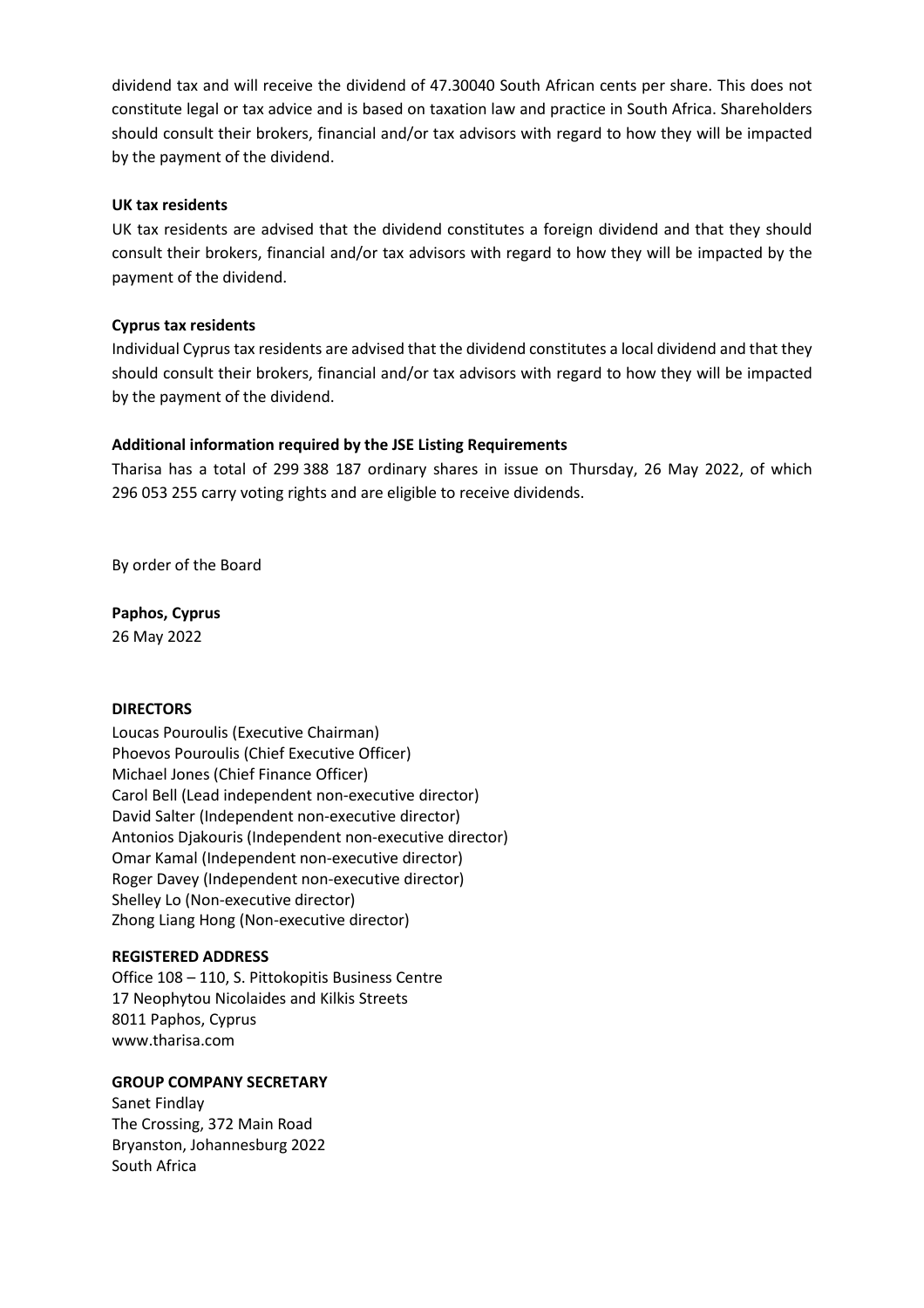Email: [secretarial@tharisa.com](mailto:secretarial@tharisa.com)

#### **ASSISTANT COMPANY SECRETARY**

Lysandros Lysandrides 26 Vyronos Avenue 1096 Nicosia Cyprus

#### **TRANSFER SECRETARIES**

Computershare Investor Services Proprietary Limited, Cymain Registrars Limited

**JSE SPONSOR** Investec Bank Limited

Connect with us on [LinkedIn](https://protect-za.mimecast.com/s/Hc4jCJZK7oIYv07fVi1n3?domain=linkedin.com) and **[Twitter](https://protect-za.mimecast.com/s/hll5CKO75pfnN3jUvSAEZ?domain=twitter.com)** to get further news and updates about our business.

## **Investor relations contacts:**

Ilja Graulich (Head of Investor Relations and Communications) +27 11 996 3500 +27 83 604 0820 [igraulich@tharisa.com](mailto:igraulich@tharisa.com)

#### **Financial PR contacts:**

Bobby Morse / Ariadna Peretz / James Husband +44 207 466 5000 [tharisa@buchanan.uk.com](mailto:tharisa@buchanan.uk.com)

#### **Broker contacts:**

*Peel Hunt LLP (UK Joint Broker)* Ross Allister / David McKeown / Alexander Allen +44 207 7418 8900

*BMO Capital Markets Limited (UK Joint Broker)* Thomas Rider / Pascal Lussier Duquette / Nick Macann +44 207 236 1010

*Berenberg (UK Joint Broker)* Matthew Armitt / Jennifer Lee / Detlir Elezi +44 203 207 7800

*Nedbank Limited (acting through its Corporate and Investment Banking division) (RSA Broker)* Carlyle Whittaker +27 11 294 0061

#### **About Tharisa**

Tharisa is an integrated resource group critical to the energy transition and decarbonisation of economies. It incorporates mining, processing, exploration, and the beneficiation, marketing, sales, and logistics of PGMs and chrome concentrates, using innovation and technology as enablers. Its principal operating asset is the Tharisa Mine located in the south-western limb of the Bushveld Complex, South Africa. The mechanised mine has a 20-year open-pit life and the ability to extend operations underground by at least an additional 40 years. Tharisa also owns Karo Mining Holdings